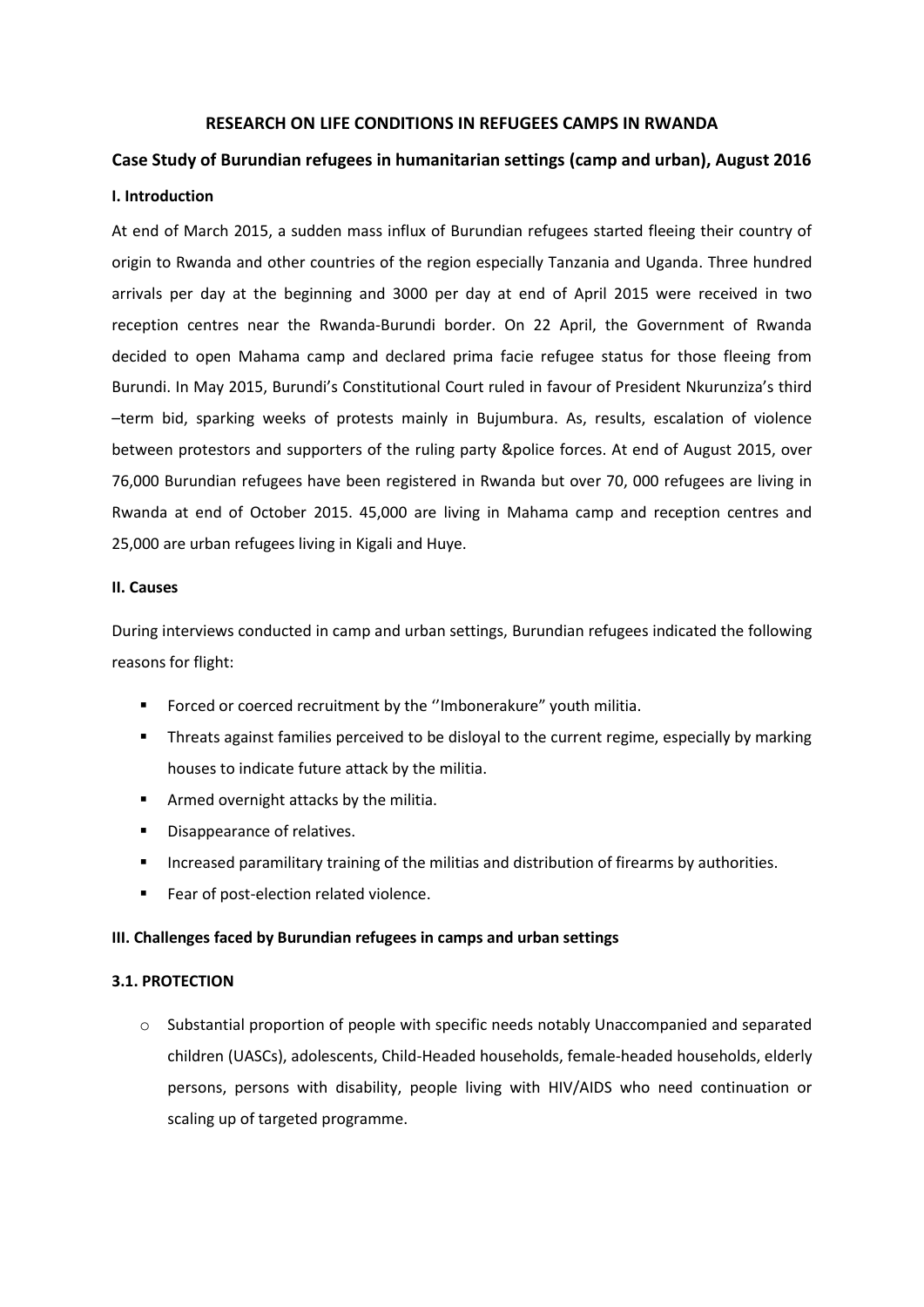- $\circ$  1,903 registered unaccompanied and separated children (1,256 unaccompanied children and 647 separated children) and some few declarations of these children are made for Non-Food items gains.
- $\circ$  Unaccompanied and separated children are at higher risk of abuse, neglect and violence;
- o Engagement in risky sexual behaviours.
- $\circ$  No systematic identification of person with specific needs during the registration of new arriving persons.
- o Gap in birth registration and birth certificates to all new-born refugees.
- o Alcohol abuse.
- o Lack of documentation to do a cross-border business especially in East-Africa Community country members.
- o Lack of Child/Youth Friendly spaces in reception centres and in a limited number in Mahama.
- o Proximity to the border of reception centres and risks of "Infiltration'' by the Burundian proregime "Imbonerakure" youth militia.

# **3.2. SEXUAL GENDER BASED-VIOLENCE**

- o The population of Burundian refugee population in Rwanda is over 80% women and children who are vulnerable to risk of sexual gender based-violence.
- $\circ$  Due to lack of space and overcrowding children are exposed to sexual activity;
- $\circ$  SGBV cases are on increasing rate in Mahama camp and reception centres. These cases include: sexual assault, psychological/emotional abuse and denial of resources, opportunities and services.
- o Overcrowding of shelters, traditional gender attitudes as well as separation of families contribute to a greater risk of SGBV.

## **3.3. EDUCATION**

- o Language barriers for some skilled refugees: working language predominant in Rwanda is English whereas French is utilized in Burundi.
- o Out-of-school children and low class attendance: only 39% children who were at school before influx have integrated orientation programme to prepare children for the next school-year following the Rwandan curriculum.
- o Low class attendance for Early Childhood Development (ECD for children aging between 3-6 years).
- o Some WASH facilities not completed in new classes.
- o Environmental conditions disruptive to learning.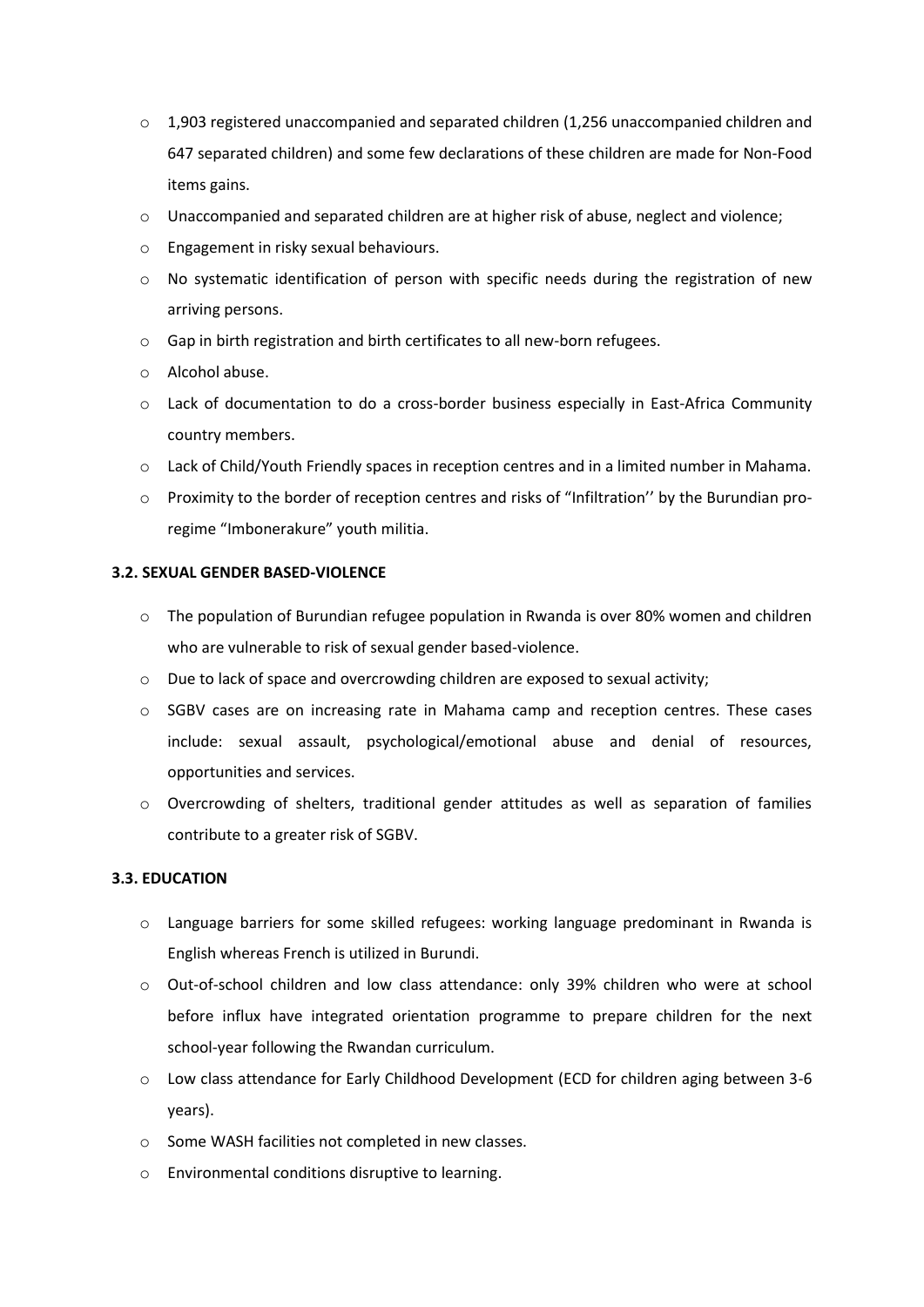- o Limited secondary education classes.
- o Lack of Certificate Equivalence for job seeking in Asylum country.
- o No education programme in place for university students.
- $\circ$  No special education system for children with hearing and speech impairments.
- o No relocated refugee students from reception centres have not yet started orientation programme because of limited number of existing classrooms.

## **3.4. HEALTH/NUTRITION**

- $\circ$  Easy access to health limited as there is no health post in reception centres. Medical cases referred to nearest local health centres with an overstretched capacity.
- o Limited health facilities in Mahama camp: 01 health centre and 01 health post for a population of more than 43,000 people, which makes daily general consultation, is high: 60 patients/day/Doctor.
- o A high prevalence of malaria, diarrhoea and respiratory infections.
- o Refugees have limited knowledge of health related issues: HIV, sexually transmitted infections and unwanted pregnancies may all represent a health risk.
- o Existing data on nutrition survey conducted in May 2015 indicate a prevalence of 10.3% Global Acute Malnutrition.
- $\circ$  Limited health care to children under 5 and persons with specific needs in urban settings.
- o Limited ambulance for referral management.

## **3.5. SHELTER**

- o Overcrowding in hangars.
- o Vulnerability to extreme temperatures.
- o Expensive to maintain emergency shelters.
- o Semi-permanent shelters under construction are not going up fast.

## **IV. Proposed response strategy to Government of Rwanda and partners**

## **4.1. PROTECTION:**

- $\checkmark$  Given the high proportion of Unaccompanied and separated children, family tracing and reunification will be a priority to ensure these vulnerable children find parents, relatives and previous customary caregivers.
- $\checkmark$  Identify Unaccompanied and separated children and other children at risk and improve coordination in supporting them through monitoring and reporting mechanisms.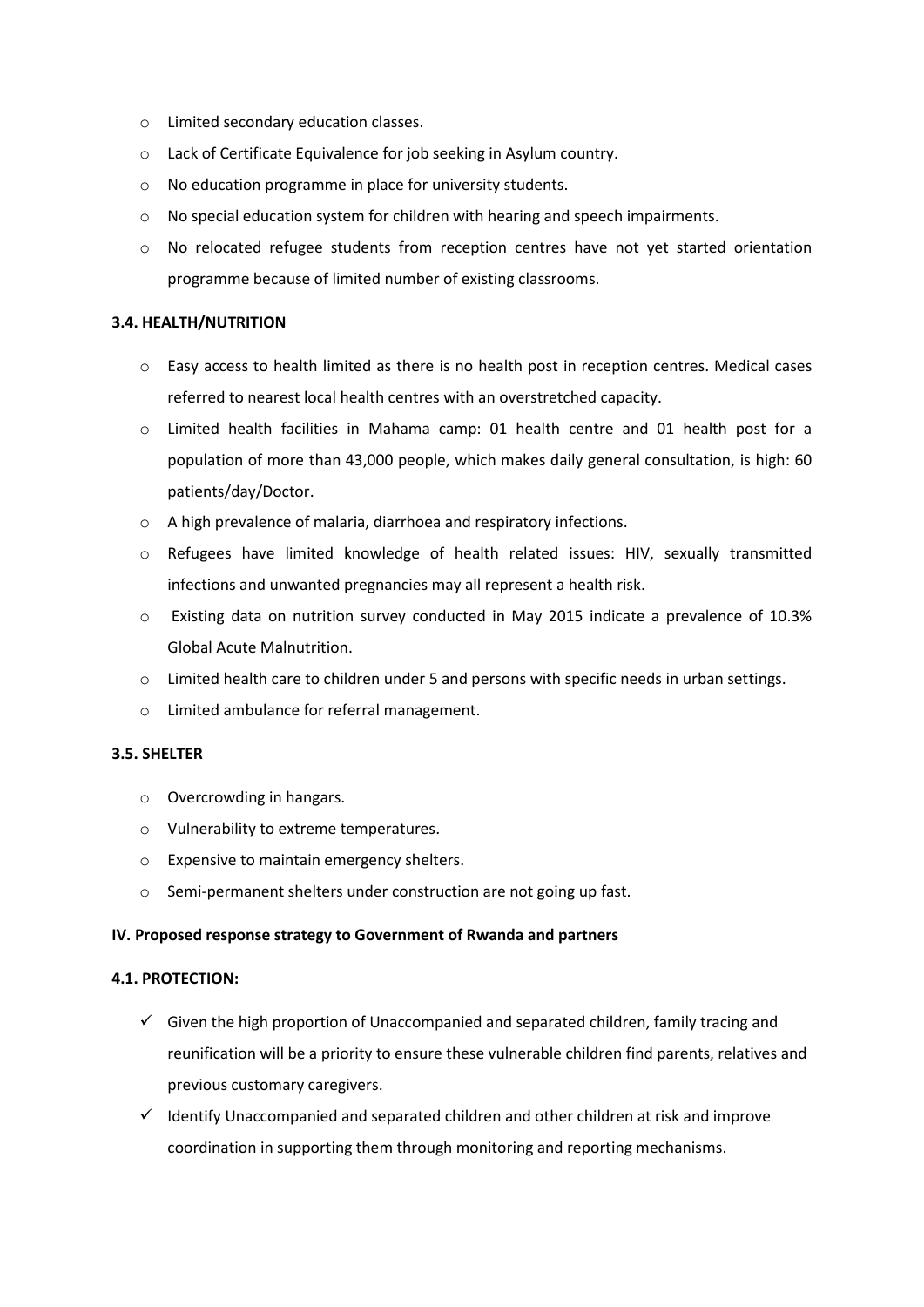- $\checkmark$  Strengthen child protection system by reinforcing the formal and informal child protection systems by developing a case management system with an expanded para-social worker model.
- $\checkmark$  Enhance monitoring, reporting, referral and follow-up mechanisms in child protection.
- $\checkmark$  Take into account international and national protection standards and strategies including to facilitate easy access to birth registration, including provision of birth certificates to all newborn refugees.
- $\checkmark$  Engage the refugee community to contribute to the identification, development and response of protection interventions.
- $\checkmark$  Develop referral mechanisms to service providers as well as legal protection to vulnerable groups and persons with specific needs
- $\checkmark$  Develop measures that contribute to peaceful co-existence and cohesion between refugee and host communities such as integrating Burundian refugees in the monthly community works "UMUGANDA".
- $\checkmark$  Establish a hot line for protection cases.

# **4.2. SEXUAL GENDER BASED-VIOLENCE**

- $\checkmark$  Strengthen the capacity of service providers and refugee women, men, girls and boys to identify and refer cases of SGBV, support and refer survivors of SGBV for appropriate services.
- $\checkmark$  Develop systems to ensure that a clear prevention and response mechanism is in place and able to address the immediate physical, medical, legal and psychosocial needs for SGBV cases.
- $\checkmark$  Provide appropriate case management services to SGBV survivors including medical, psychosocial counselling legal aid and other services in accordance with relevant SGBV guidelines and key principles.
- $\checkmark$  Ensure the management of SGBV response incorporates a multi-sectoral approach that ensures that SGBV services are provided in an effective manner.
- $\checkmark$  Ensure the availability of Post-Exposure Prophylaxis (PEP), emergency contraception and post-rape treatment.
- $\checkmark$  Focus on the reinsertion of SGBV survivors into refugee community through livelihood initiatives, refugee and community behaviour change communication on SGBV prevention and response. This can play a key role in reducing the risk of SGBV cases and in improving the quality of response.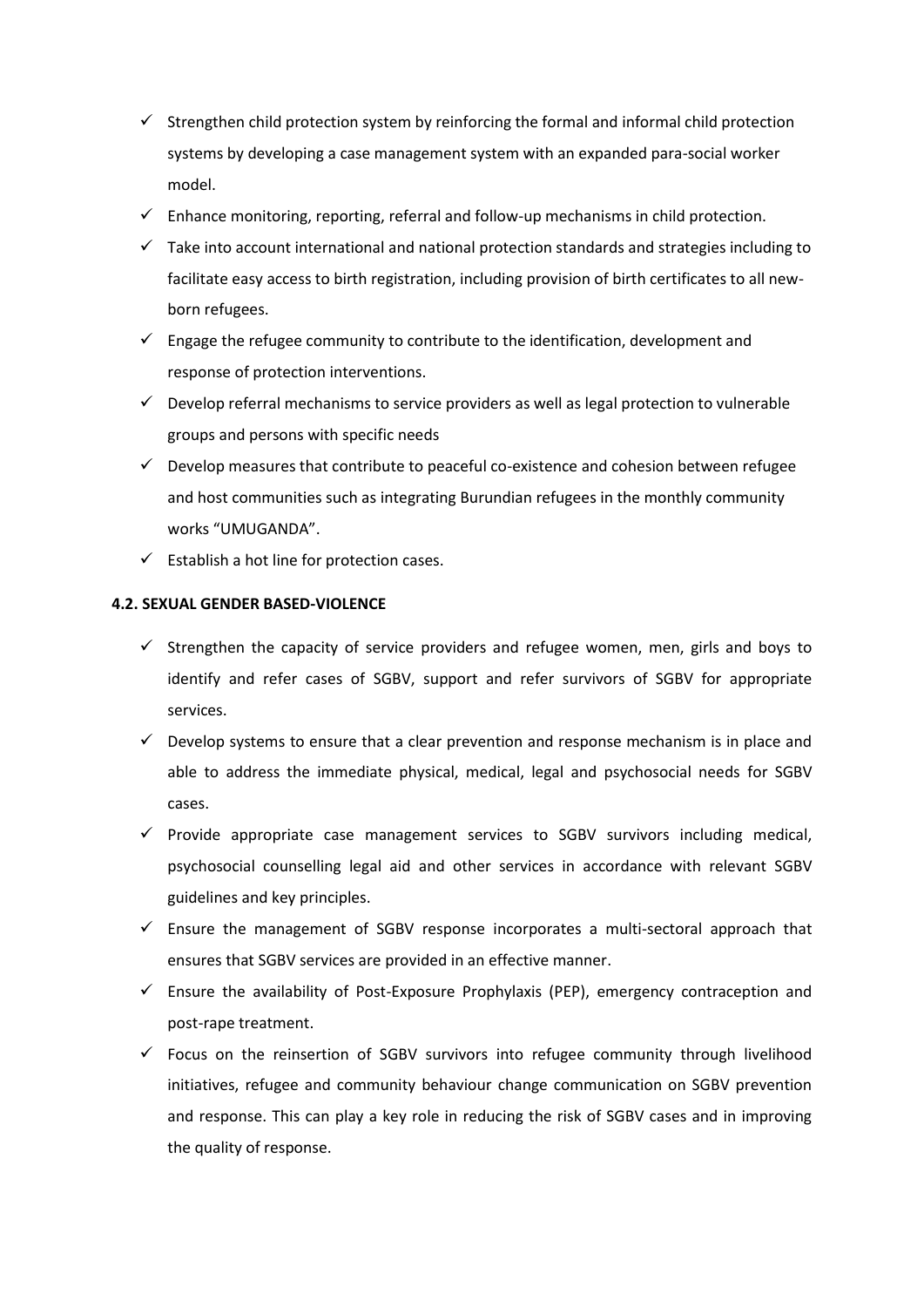$\checkmark$  The prevention and response of SGBV in urban settings involves case management, psychosocial support and specially referrals to one stop centres for legal, medical and psychological counselling.

# **4.3. EDUCATION**

- $\checkmark$  Identify children with special education needs and support their access to inclusive education.
- $\checkmark$  Training teachers, parents and communities on special needs education.
- $\checkmark$  Integrate primary and secondary education students into local schools and provide education support for school going children in the camp as well as in urban settings.
- $\checkmark$  Conduct out-of-school (OOSC) assessment for children in Mahama camp and urban settings (Kigali and Huye).
- $\checkmark$  Provide accelerated learning programme for literacy, numeracy and life skills training for out- of-school children.
- $\checkmark$  Establish activities for out-of-school children in Mahama campand urban settings.
- $\checkmark$  Advocate with Universities to provide access to tertiary education for refugee students.
- $\checkmark$  Provide technical and vocational training for youth.
- $\checkmark$  Conduct a training of English as a Second Language for University level students.
- $\checkmark$  Advocate with Rwanda Education Board for issuance of Equivalence Certificate to qualified Burundian refugees.

## **4.4. HEALTH**

- $\checkmark$  Conduct social and behaviour change communication and health education to reduce malnutrition, hygiene-related diseases and to prevent mortality, including mother-to-mother support groups.
- $\checkmark$  Conduct community sensitization and awareness campaign on HIV, sexually transmitted infections and unwanted pregnancies may all represent a health risk and safe motherhood including mass information materials.
- $\checkmark$  Establish other health centre in Mahama camp and increase the number of ambulances for referral management and hire more medical personnel (doctors and nurses).
- $\checkmark$  Establish a well-structured medical referral system to provide secondary and tertiary level of health care for refugees with serious medical conditions.
- $\checkmark$  Provide health care services to vulnerable groups of refugees in urban settings of Kigali and Huye.